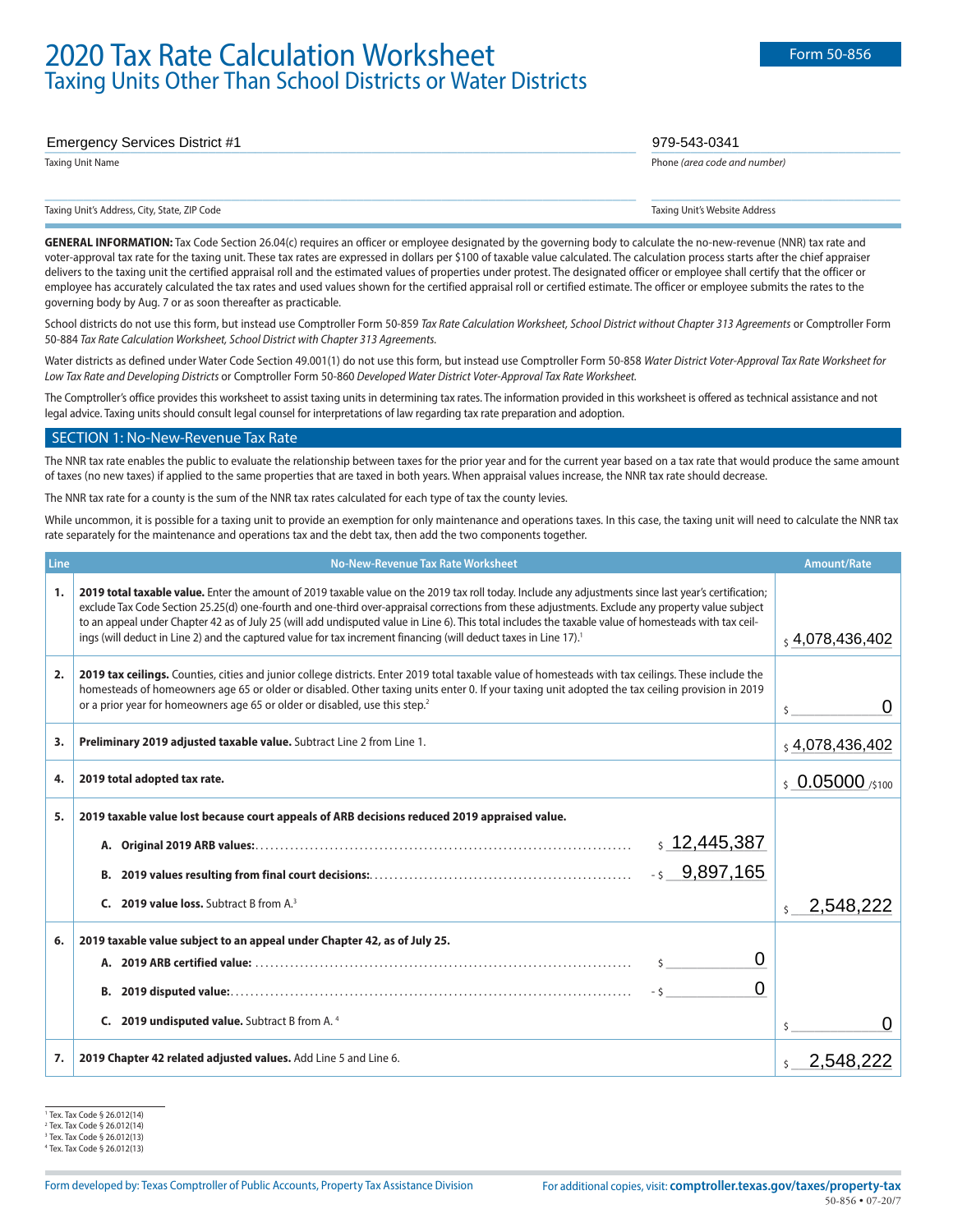| Line | <b>No-New-Revenue Tax Rate Worksheet</b>                                                                                                                                                                                                                                                                                                                                                                                                                                                   | <b>Amount/Rate</b>              |
|------|--------------------------------------------------------------------------------------------------------------------------------------------------------------------------------------------------------------------------------------------------------------------------------------------------------------------------------------------------------------------------------------------------------------------------------------------------------------------------------------------|---------------------------------|
| 8.   | 2019 taxable value, adjusted for actual and potential court-ordered adjustments. Add Line 3 and Line 7.                                                                                                                                                                                                                                                                                                                                                                                    | $_5$ 4,080,984,624              |
| 9.   | 2019 taxable value of property in territory the taxing unit deannexed after Jan. 1, 2019. Enter the 2019 value of property in deannexed<br>territory. <sup>5</sup>                                                                                                                                                                                                                                                                                                                         | 0<br>$\mathsf{S}$               |
| 10.  | 2019 taxable value lost because property first qualified for an exemption in 2020. If the taxing unit increased an original exemption, use<br>the difference between the original exempted amount and the increased exempted amount. Do not include value lost due to freeport, goods-<br>in-transit, temporary disaster exemptions. Note that lowering the amount or percentage of an existing exemption in 2020 does not create a new<br>exemption or reduce taxable value.<br>2,230,540 |                                 |
|      | Partial exemptions. 2020 exemption amount or 2020 percentage exemption<br>В.<br>$+5$ 3,576,836                                                                                                                                                                                                                                                                                                                                                                                             |                                 |
|      | <b>C.</b> Value loss, Add A and B. <sup>6</sup>                                                                                                                                                                                                                                                                                                                                                                                                                                            | 5,807,376<br>$\mathsf{\hat{S}}$ |
| 11.  | 2019 taxable value lost because property first qualified for agricultural appraisal (1-d or 1-d-1), timber appraisal, recreational/scenic<br>appraisal or public access airport special appraisal in 2020. Use only properties that qualified in 2020 for the first time; do not use proper-<br>ties that qualified in 2019.<br>\$11,346,526                                                                                                                                               |                                 |
|      | <b>C.</b> Value loss, Subtract B from A. <sup>7</sup>                                                                                                                                                                                                                                                                                                                                                                                                                                      | \$10,097,657                    |
| 12.  | Total adjustments for lost value. Add Lines 9, 10C and 11C.                                                                                                                                                                                                                                                                                                                                                                                                                                | 5, 15, 905, 033                 |
| 13.  | Adjusted 2019 taxable value. Subtract Line 12 from Line 8.                                                                                                                                                                                                                                                                                                                                                                                                                                 | $_5$ 4,065,079,591              |
| 14.  | Adjusted 2019 total levy. Multiply Line 4 by Line 13 and divide by \$100.                                                                                                                                                                                                                                                                                                                                                                                                                  | $\frac{1}{5}$ 2,032,539.00      |
| 15.  | Taxes refunded for years preceding tax year 2019. Enter the amount of taxes refunded by the taxing unit for tax years preceding tax year<br>2019. Types of refunds include court decisions, Tax Code Section 25.25(b) and (c) corrections and Tax Code Section 31.11 payment errors. Do not<br>include refunds for tax year 2019. This line applies only to tax years preceding tax year 2019. 8                                                                                           | 814.00<br>\$                    |
| 16.  | Taxes in tax increment financing (TIF) for tax year 2019. Enter the amount of taxes paid into the tax increment fund for a reinvestment zone<br>as agreed by the taxing unit. If the taxing unit has no 2020 captured appraised value in Line 18D, enter 0. 9                                                                                                                                                                                                                              | 0.00<br>\$                      |
| 17.  | Adjusted 2019 levy with refunds and TIF adjustment. Add Lines 14, and 15, subtract Line 16. 10                                                                                                                                                                                                                                                                                                                                                                                             | $\frac{1}{5}$ 2,033,353.00      |
| 18.  | Total 2020 taxable value on the 2020 certified appraisal roll today. This value includes only certified values or certified estimate of values<br>and includes the total taxable value of homesteads with tax ceilings (will deduct in Line 20). These homesteads include homeowners age 65 or<br>older or disabled. <sup>11</sup>                                                                                                                                                         |                                 |
|      | $_5$ 4,092,778,733<br>Α.                                                                                                                                                                                                                                                                                                                                                                                                                                                                   |                                 |
|      | 0<br>B.                                                                                                                                                                                                                                                                                                                                                                                                                                                                                    |                                 |
|      | Pollution control and energy storage system exemption: Deduct the value of property exempted<br>C.<br>0<br>for the current tax year for the first time as pollution control or energy storage system property:<br>$-5$                                                                                                                                                                                                                                                                     |                                 |
|      | D.<br>Tax increment financing: Deduct the 2020 captured appraised value of property taxable by a taxing<br>unit in a tax increment financing zone for which the 2020 taxes will be deposited into the tax increment<br>0<br>fund. Do not include any new property value that will be included in Line 23 below. <sup>12</sup><br>$-5$                                                                                                                                                      |                                 |
|      | Total 2020 value. Add A and B, then subtract C and D.<br>Е.                                                                                                                                                                                                                                                                                                                                                                                                                                | , 4,092,778,733                 |

×

<sup>&</sup>lt;sup>5</sup> Tex. Tax Code § 26.012(15)<br><sup>6</sup> Tex. Tax Code § 26.012(15)<br><sup>8</sup> Tex. Tax Code § 26.012(15)<br><sup>8</sup> Tex. Tax Code § 26.012(13)<br><sup>9</sup> Tex. Tax Code § 26.012(13)<br><sup>10</sup> Tex. Tax Code § 26.012, 26.04(c-2)<br><sup>11</sup> Tex. Tax Code § 26.012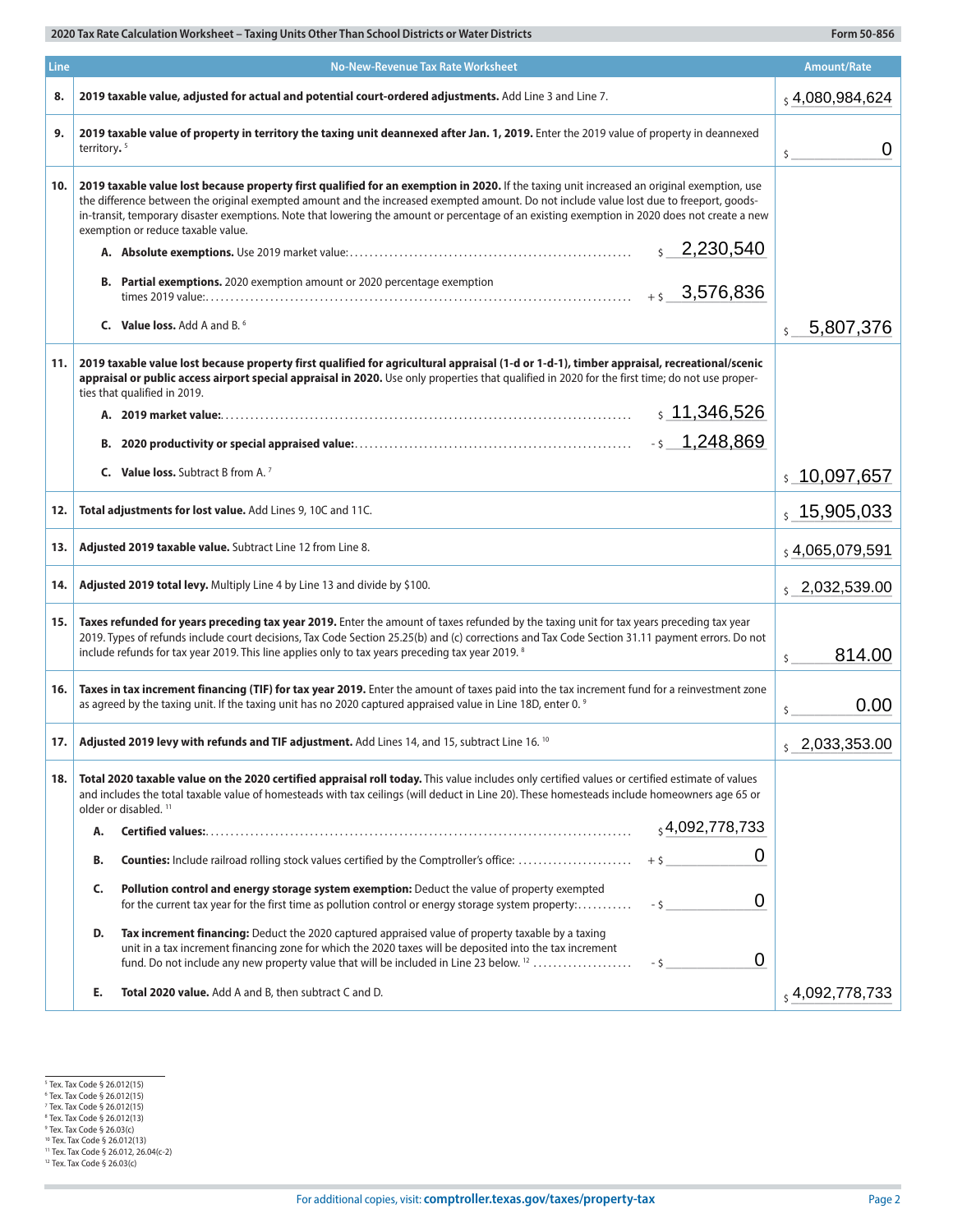| Line  | <b>No-New-Revenue Tax Rate Worksheet</b>                                                                                                                                                                                                                                                                                                                                                                                                                                                                                                                                                                                                                      | <b>Amount/Rate</b>       |
|-------|---------------------------------------------------------------------------------------------------------------------------------------------------------------------------------------------------------------------------------------------------------------------------------------------------------------------------------------------------------------------------------------------------------------------------------------------------------------------------------------------------------------------------------------------------------------------------------------------------------------------------------------------------------------|--------------------------|
| 19.   | Total value of properties under protest or not included on certified appraisal roll. <sup>13</sup>                                                                                                                                                                                                                                                                                                                                                                                                                                                                                                                                                            |                          |
|       | 2020 taxable value of properties under protest. The chief appraiser certifies a list of properties still<br>А.<br>under ARB protest. The list shows the appraisal district's value and the taxpayer's claimed value, if any,<br>or an estimate of the value if the taxpayer wins. For each of the properties under protest, use the lowest<br>\$11,157,701                                                                                                                                                                                                                                                                                                    |                          |
|       | 2020 value of properties not under protest or included on certified appraisal roll. The chief<br>В.<br>appraiser gives taxing units a list of those taxable properties that the chief appraiser knows about but<br>are not included in the appraisal roll certification. These properties also are not on the list of properties<br>that are still under protest. On this list of properties, the chief appraiser includes the market value,<br>appraised value and exemptions for the preceding year and a reasonable estimate of the market value,<br>appraised value and exemptions for the current year. Use the lower market, appraised or taxable value |                          |
|       | 0<br>(as appropriate). Enter the total value of property not on the certified roll. <sup>15</sup><br>$+5$                                                                                                                                                                                                                                                                                                                                                                                                                                                                                                                                                     |                          |
|       | C.<br>Total value under protest or not certified. Add A and B.                                                                                                                                                                                                                                                                                                                                                                                                                                                                                                                                                                                                | , 11, 157, 701           |
| 20. I | 2020 tax ceilings. Counties, cities and junior colleges enter 2020 total taxable value of homesteads with tax ceilings. These include the home-<br>steads of homeowners age 65 or older or disabled. Other taxing units enter 0. If your taxing unit adopted the tax ceiling provision in 2019 or a<br>prior year for homeowners age 65 or older or disabled, use this step. <sup>16</sup>                                                                                                                                                                                                                                                                    |                          |
| 21.   | 2020 total taxable value. Add Lines 18E and 19C. Subtract Line 20, <sup>17</sup>                                                                                                                                                                                                                                                                                                                                                                                                                                                                                                                                                                              | 54,103,936,434           |
| 22.   | Total 2020 taxable value of properties in territory annexed after Jan. 1, 2019. Include both real and personal property. Enter the 2020<br>value of property in territory annexed. <sup>18</sup>                                                                                                                                                                                                                                                                                                                                                                                                                                                              | 0<br>$\mathsf{\hat{S}}$  |
| 23.   | Total 2020 taxable value of new improvements and new personal property located in new improvements. New means the item was<br>not on the appraisal roll in 2019. An improvement is a building, structure, fixture or fence erected on or affixed to land. New additions to exist-<br>ing improvements may be included if the appraised value can be determined. New personal property in a new improvement must have been<br>brought into the taxing unit after Jan. 1, 2019 and be located in a new improvement. New improvements do include property on which a tax<br>abatement agreement has expired for 2020. <sup>19</sup>                              | \$33,746,251             |
| 24.   | Total adjustments to the 2020 taxable value. Add Lines 22 and 23.                                                                                                                                                                                                                                                                                                                                                                                                                                                                                                                                                                                             | $\frac{1}{5}$ 33,746,251 |
| 25.   | Adjusted 2020 taxable value. Subtract Line 24 from Line 21.                                                                                                                                                                                                                                                                                                                                                                                                                                                                                                                                                                                                   | $_5$ 4,070,190,183       |
| 26.   | 2020 NNR tax rate. Divide Line 17 by Line 25 and multiply by \$100. 20                                                                                                                                                                                                                                                                                                                                                                                                                                                                                                                                                                                        | \$ 0.04995/\$100         |
| 27.   | <b>COUNTIES ONLY.</b> Add together the NNR tax rates for each type of tax the county levies. The total is the 2020 county NNR tax rate. <sup>21</sup>                                                                                                                                                                                                                                                                                                                                                                                                                                                                                                         | \$<br>/5100              |

#### SECTION 2: Voter-Approval Tax Rate

The voter-approval tax rate is the highest tax rate that a taxing unit may adopt without holding an election to seek voter approval of the rate. The voter-approval tax rate is split into two separate rates:

- 1. **Maintenance and Operations (M&O) Tax Rate:** The M&O portion is the tax rate that is needed to raise the same amount of taxes that the taxing unit levied in the prior year plus the applicable percentage allowed by law. This rate accounts for such things as salaries, utilities and day-to-day operations.
- 2. **Debt Rate:** The debt rate includes the debt service necessary to pay the taxing unit's debt payments in the coming year. This rate accounts for principal and interest on bonds and other debt secured by property tax revenue.

The voter-approval tax rate for a county is the sum of the voter-approval tax rates calculated for each type of tax the county levies. In most cases the voter-approval tax rate exceeds the no-new-revenue tax rate, but occasionally decreases in a taxing unit's debt service will cause the NNR tax rate to be higher than the voter-approval tax rate.

| <b>Line</b> | <b>Voter-Approval Tax Rate Worksheet</b>                                                                                                                 | Amount/Rate              |
|-------------|----------------------------------------------------------------------------------------------------------------------------------------------------------|--------------------------|
| 28.         | <b>2019 M&amp;O tax rate.</b> Enter the 2019 M&O tax rate.                                                                                               | $0.05000_{\text{/s100}}$ |
| 29.         | 2019 taxable value, adjusted for actual and potential court-ordered adjustments. Enter the amount in Line 8 of the No-New-Revenue Tax<br>Rate Worksheet. | ,4,080,984,624           |

13 Tex. Tax Code § 26.01(c) and (d)

<sup>14</sup> Tex. Tax Code § 26.01(c)

<sup>15</sup> Tex. Tax Code § 26.01(d) 16 Tex. Tax Code § 26.012(6)(B)

<sup>17</sup> Tex. Tax Code § 26.012(6)

<sup>18</sup> Tex. Tax Code § 26.012(17)

<sup>19</sup> Tex. Tax Code § 26.012(17)

<sup>20</sup> Tex. Tax Code § 26.04(c)

<sup>21</sup> Tex. Tax Code § 26.04(d)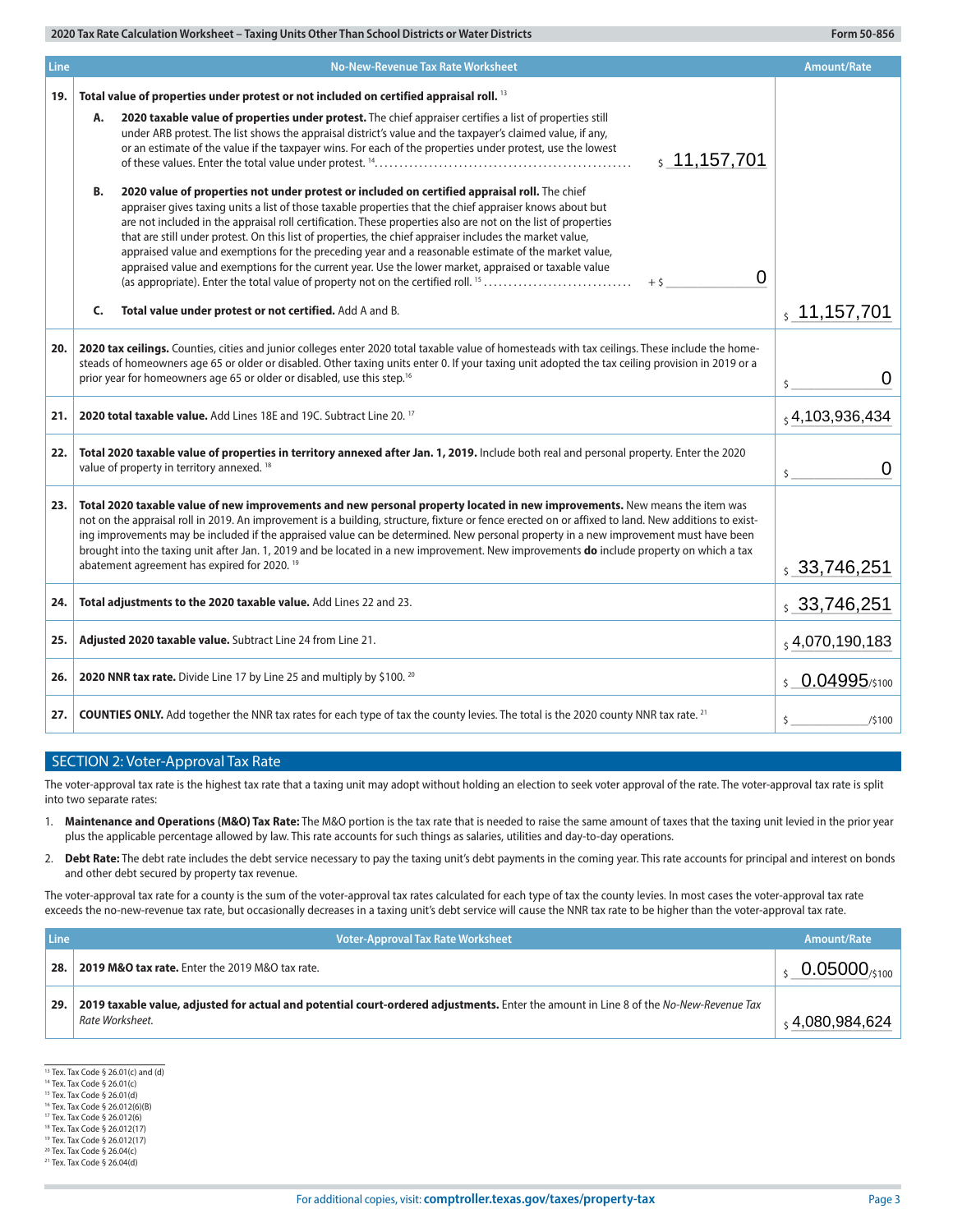| Line |    | <b>Voter-Approval Tax Rate Worksheet</b>                                                                                                                                                                                                                                                                                                                                                                                                                                                                                                                                                                                         | <b>Amount/Rate</b>                     |
|------|----|----------------------------------------------------------------------------------------------------------------------------------------------------------------------------------------------------------------------------------------------------------------------------------------------------------------------------------------------------------------------------------------------------------------------------------------------------------------------------------------------------------------------------------------------------------------------------------------------------------------------------------|----------------------------------------|
| 30.  |    | Total 2019 M&O levy. Multiply Line 28 by Line 29 and divide by \$100                                                                                                                                                                                                                                                                                                                                                                                                                                                                                                                                                             | $\frac{1}{2}$ , 2,040,492.00           |
| 31.  |    | Adjusted 2019 levy for calculating NNR M&O rate.                                                                                                                                                                                                                                                                                                                                                                                                                                                                                                                                                                                 |                                        |
|      | А. | 2019 sales tax specifically to reduce property taxes. For cities, counties and hospital districts,<br>enter the amount of additional sales tax collected and spent on M&O expenses in 2019, if any.<br>Other taxing units, enter 0. Counties must exclude any amount that was spent for economic<br>0.00<br>$+$ \$                                                                                                                                                                                                                                                                                                               |                                        |
|      | В. | M&O taxes refunded for years preceding tax year 2019. Enter the amount of M&O taxes<br>refunded in the preceding year for taxes before that year. Types of refunds include court decisions,<br>Tax Code Section 25.25(b) and (c) corrections and Tax Code Section 31.11 payment errors. Do not<br>0.00<br>include refunds for tax year 2019. This line applies only to tax years preceding tax year 2019.<br>$+5$                                                                                                                                                                                                                |                                        |
|      | C. | 2019 taxes in TIF. Enter the amount of taxes paid into the tax increment fund for a reinvestment<br>zone as agreed by the taxing unit. If the taxing unit has no 2020 captured appraised value in<br>0.00                                                                                                                                                                                                                                                                                                                                                                                                                        |                                        |
|      | D. | 2019 transferred function. If discontinuing all of a department, function or activity and<br>transferring it to another taxing unit by written contract, enter the amount spent by the taxing<br>unit discontinuing the function in the 12 months preceding the month of this calculation. If the<br>taxing unit did not operate this function for this 12-month period, use the amount spent in the last<br>full fiscal year in which the taxing unit operated the function. The taxing unit discontinuing the function<br>will subtract this amount in E below. The taxing unit receiving the function will add this amount in |                                        |
|      |    | 0.00                                                                                                                                                                                                                                                                                                                                                                                                                                                                                                                                                                                                                             |                                        |
|      | Е. | 2019 M&O levy adjustments. Add A and B, then subtract C. For taxing unit with D, subtract if<br>0.00                                                                                                                                                                                                                                                                                                                                                                                                                                                                                                                             |                                        |
|      | F. | Add Line 30 to 31E.                                                                                                                                                                                                                                                                                                                                                                                                                                                                                                                                                                                                              | 0.00<br>\$                             |
| 32.  |    | Adjusted 2020 taxable value. Enter the amount in Line 25 of the No-New-Revenue Tax Rate Worksheet.                                                                                                                                                                                                                                                                                                                                                                                                                                                                                                                               | $_5$ 4,070,190,183                     |
| 33.  |    | 2020 NNR M&O rate (unadjusted). Divide Line 31F by Line 32 and multiply by \$100.                                                                                                                                                                                                                                                                                                                                                                                                                                                                                                                                                | $\frac{1}{5}$ 0.05013 <sub>/5100</sub> |
| 34.  |    | Rate adjustment for state criminal justice mandate. 23                                                                                                                                                                                                                                                                                                                                                                                                                                                                                                                                                                           |                                        |
|      | Α. | 2020 state criminal justice mandate. Enter the amount spent by a county in the previous 12 months<br>providing for the maintenance and operation cost of keeping inmates in county-paid facilities after they<br>0.00<br>have been sentenced. Do not include any state reimbursement received by the county for the same purpose.<br>\$                                                                                                                                                                                                                                                                                          |                                        |
|      | В. | 2019 state criminal justice mandate. Enter the amount spent by a county in the 12 months prior to<br>the previous 12 months providing for the maintenance and operation cost of keeping inmates in<br>county-paid facilities after they have been sentenced. Do not include any state reimbursement received<br>0.00<br>by the county for the same purpose. Enter zero if this is the first time the mandate applies<br>- \$                                                                                                                                                                                                     |                                        |
|      | C. | $50.00000_{/5100}$                                                                                                                                                                                                                                                                                                                                                                                                                                                                                                                                                                                                               |                                        |
|      | D. | Enter the rate calculated in C. If not applicable, enter 0.                                                                                                                                                                                                                                                                                                                                                                                                                                                                                                                                                                      | $50.00000_{/5100}$                     |
| 35.  |    | Rate adjustment for indigent health care expenditures. <sup>24</sup>                                                                                                                                                                                                                                                                                                                                                                                                                                                                                                                                                             |                                        |
|      | Α. | 2020 indigent health care expenditures. Enter the amount paid by a taxing unit providing for the<br>maintenance and operation cost of providing indigent health care for the period beginning on<br>0.00<br>July 1, 2019 and ending on June 30, 2020, less any state assistance received for the same purpose.<br>$\zeta$                                                                                                                                                                                                                                                                                                        |                                        |
|      | В. | 2019 indigent health care expenditures. Enter the amount paid by a taxing unit providing for<br>the maintenance and operation cost of providing indigent health care for the period beginning<br>on July 1, 2018 and ending on June 30, 2019, less any state assistance received<br>0.00<br>- \$                                                                                                                                                                                                                                                                                                                                 |                                        |
|      | C. | $50.00000_{/5100}$                                                                                                                                                                                                                                                                                                                                                                                                                                                                                                                                                                                                               |                                        |
|      | D. | Enter the rate calculated in C. If not applicable, enter 0.                                                                                                                                                                                                                                                                                                                                                                                                                                                                                                                                                                      | $\frac{1}{2}$ 0.00000/s100             |

<sup>22</sup> [Reserved for expansion]<br><sup>23</sup> Tex. Tax Code § 26.044<br><sup>24</sup> Tex. Tax Code § 26.0442

×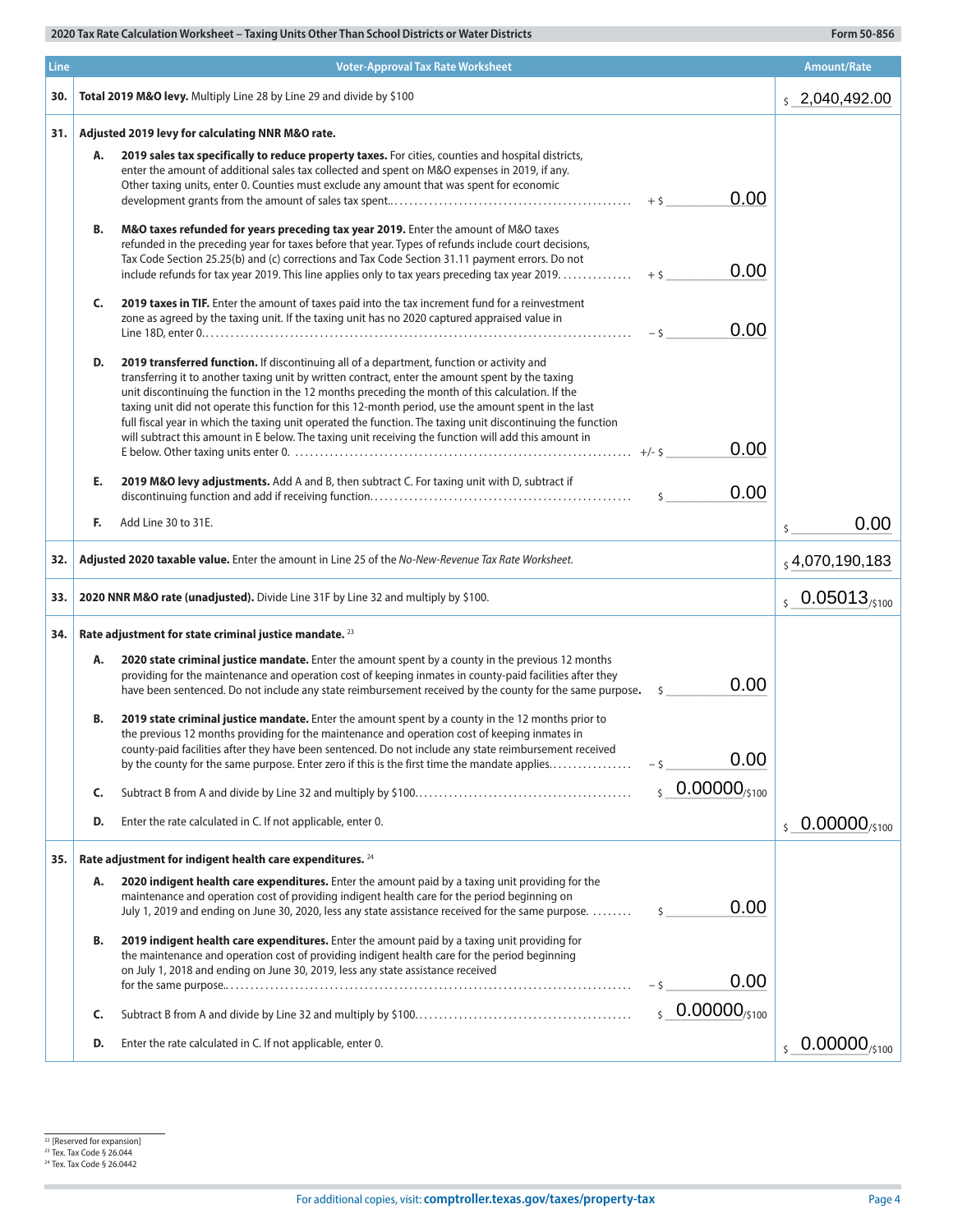| <b>Line</b> |                                                              | <b>Voter-Approval Tax Rate Worksheet</b>                                                                                                                                                                                                                                                                                                                                                                                                                                                                                                                                                                                                                                                                                                                                                                                                                                                                                                                                                                                                          |                               | <b>Amount/Rate</b>                  |
|-------------|--------------------------------------------------------------|---------------------------------------------------------------------------------------------------------------------------------------------------------------------------------------------------------------------------------------------------------------------------------------------------------------------------------------------------------------------------------------------------------------------------------------------------------------------------------------------------------------------------------------------------------------------------------------------------------------------------------------------------------------------------------------------------------------------------------------------------------------------------------------------------------------------------------------------------------------------------------------------------------------------------------------------------------------------------------------------------------------------------------------------------|-------------------------------|-------------------------------------|
| 36.         | Rate adjustment for county indigent defense compensation. 25 |                                                                                                                                                                                                                                                                                                                                                                                                                                                                                                                                                                                                                                                                                                                                                                                                                                                                                                                                                                                                                                                   |                               |                                     |
|             | Α.                                                           | 2020 indigent defense compensation expenditures. Enter the amount paid by a county to<br>provide appointed counsel for indigent individuals for the period beginning on July 1, 2019 and<br>ending on June 30, 2020, less any state grants received by the county for the same purpose                                                                                                                                                                                                                                                                                                                                                                                                                                                                                                                                                                                                                                                                                                                                                            | 0.00<br>$\mathsf{\hat{S}}$    |                                     |
|             | B.                                                           | 2019 indigent defense compensation expenditures. Enter the amount paid by a county to<br>provide appointed counsel for indigent individuals for the period beginning on July 1, 2018 and<br>ending on June 30, 2019, less any state grants received by the county for the same purpose.                                                                                                                                                                                                                                                                                                                                                                                                                                                                                                                                                                                                                                                                                                                                                           | 0.00                          |                                     |
|             | C.                                                           |                                                                                                                                                                                                                                                                                                                                                                                                                                                                                                                                                                                                                                                                                                                                                                                                                                                                                                                                                                                                                                                   | \$ 0.00000/\$100              |                                     |
|             | D.                                                           |                                                                                                                                                                                                                                                                                                                                                                                                                                                                                                                                                                                                                                                                                                                                                                                                                                                                                                                                                                                                                                                   | $$0.00000$ /\$100             |                                     |
|             | E.                                                           | Enter the lessor of C and D. If not applicable, enter 0.                                                                                                                                                                                                                                                                                                                                                                                                                                                                                                                                                                                                                                                                                                                                                                                                                                                                                                                                                                                          |                               | $0.00000_{\pm 100}$<br>$\mathsf{S}$ |
| 37.         |                                                              | Rate adjustment for county hospital expenditures. 26                                                                                                                                                                                                                                                                                                                                                                                                                                                                                                                                                                                                                                                                                                                                                                                                                                                                                                                                                                                              |                               |                                     |
|             | Α.                                                           | 2020 eligible county hospital expenditures. Enter the amount paid by the county or municipality<br>to maintain and operate an eligible county hospital for the period beginning on July 1, 2019 and                                                                                                                                                                                                                                                                                                                                                                                                                                                                                                                                                                                                                                                                                                                                                                                                                                               | 0.00                          |                                     |
|             | В.                                                           | 2019 eligible county hospital expenditures. Enter the amount paid by the county or municipality<br>to maintain and operate an eligible county hospital for the period beginning on July 1, 2018 and                                                                                                                                                                                                                                                                                                                                                                                                                                                                                                                                                                                                                                                                                                                                                                                                                                               | 0.00                          |                                     |
|             | C.                                                           |                                                                                                                                                                                                                                                                                                                                                                                                                                                                                                                                                                                                                                                                                                                                                                                                                                                                                                                                                                                                                                                   | $5 - 0.00000_{/5100}$         |                                     |
|             | D.                                                           |                                                                                                                                                                                                                                                                                                                                                                                                                                                                                                                                                                                                                                                                                                                                                                                                                                                                                                                                                                                                                                                   | $0.00000_{\frac{5100}{5100}}$ |                                     |
|             | E.                                                           | Enter the lessor of C and D, if applicable. If not applicable, enter 0.                                                                                                                                                                                                                                                                                                                                                                                                                                                                                                                                                                                                                                                                                                                                                                                                                                                                                                                                                                           |                               | $\frac{1}{5}$ 0.00000 /\$100        |
| 38.         |                                                              | Adjusted 2020 NNR M&O rate. Add Lines 33, 34D, 35D, 36E, and 37E.                                                                                                                                                                                                                                                                                                                                                                                                                                                                                                                                                                                                                                                                                                                                                                                                                                                                                                                                                                                 |                               | $$0.05013_{/5100}$                  |
| 39.         | - or -<br>- or -                                             | 2020 voter-approval M&O rate. Enter the rate as calculated by the appropriate scenario below.<br>Special Taxing Unit. If the taxing unit qualifies as a special taxing unit, multiply Line 38 by 1.08.<br>Other Taxing Unit. If the taxing unit does not qualify as a special taxing unit, multiply Line 38 by 1.035.<br>Taxing unit affected by disaster declaration. If the taxing unit is located in an area declared as disaster area, the governing body may<br>direct the person calculating the voter-approval rate to calculate in the manner provided for a special taxing unit. The taxing unit shall<br>continue to calculate the voter-approval rate in this manner until the earlier of 1) the second year in which total taxable value on the<br>certified appraisal roll exceeds the total taxable value of the tax year in which the disaster occurred, and 2) the third tax year after the tax<br>year in which the disaster occurred. If the taxing unit qualifies under this scenario, multiply Line 38 by 1.08. <sup>27</sup> |                               | $50.05013_{/5100}$                  |
| 40.         | on debts that:                                               | Total 2020 debt to be paid with property taxes and additional sales tax revenue. Debt means the interest and principal that will be paid<br>(1) are paid by property taxes,<br>(2) are secured by property taxes,<br>(3) are scheduled for payment over a period longer than one year, and<br>(4) are not classified in the taxing unit's budget as M&O expenses.                                                                                                                                                                                                                                                                                                                                                                                                                                                                                                                                                                                                                                                                                 |                               |                                     |
|             |                                                              | A. Debt also includes contractual payments to other taxing units that have incurred debts on behalf<br>of this taxing unit, if those debts meet the four conditions above. Include only amounts that will be<br>paid from property tax revenue. Do not include appraisal district budget payments.                                                                                                                                                                                                                                                                                                                                                                                                                                                                                                                                                                                                                                                                                                                                                | 0.00<br>\$                    |                                     |
|             | В.                                                           |                                                                                                                                                                                                                                                                                                                                                                                                                                                                                                                                                                                                                                                                                                                                                                                                                                                                                                                                                                                                                                                   | 0.00<br>$-5$                  |                                     |
|             | C.                                                           | Subtract certified amount spent from sales tax to reduce debt (enter zero if none)                                                                                                                                                                                                                                                                                                                                                                                                                                                                                                                                                                                                                                                                                                                                                                                                                                                                                                                                                                | 0.00<br>$-5$                  |                                     |
|             | D.                                                           |                                                                                                                                                                                                                                                                                                                                                                                                                                                                                                                                                                                                                                                                                                                                                                                                                                                                                                                                                                                                                                                   | 0.00<br>$-5$                  |                                     |
|             |                                                              | <b>E.</b> Adjusted debt. Subtract B, C and D from A.                                                                                                                                                                                                                                                                                                                                                                                                                                                                                                                                                                                                                                                                                                                                                                                                                                                                                                                                                                                              |                               | 0.00                                |

ř.

<sup>25</sup> Tex. Tax Code § 26.0442<br><sup>26</sup> Tex. Tax Code § 26.0443<br><sup>27</sup> Tex. Tax Code § 26.04(c-1)<br><sup>28</sup> Tex. Tax Code § 26.012(10) and 26.04(b)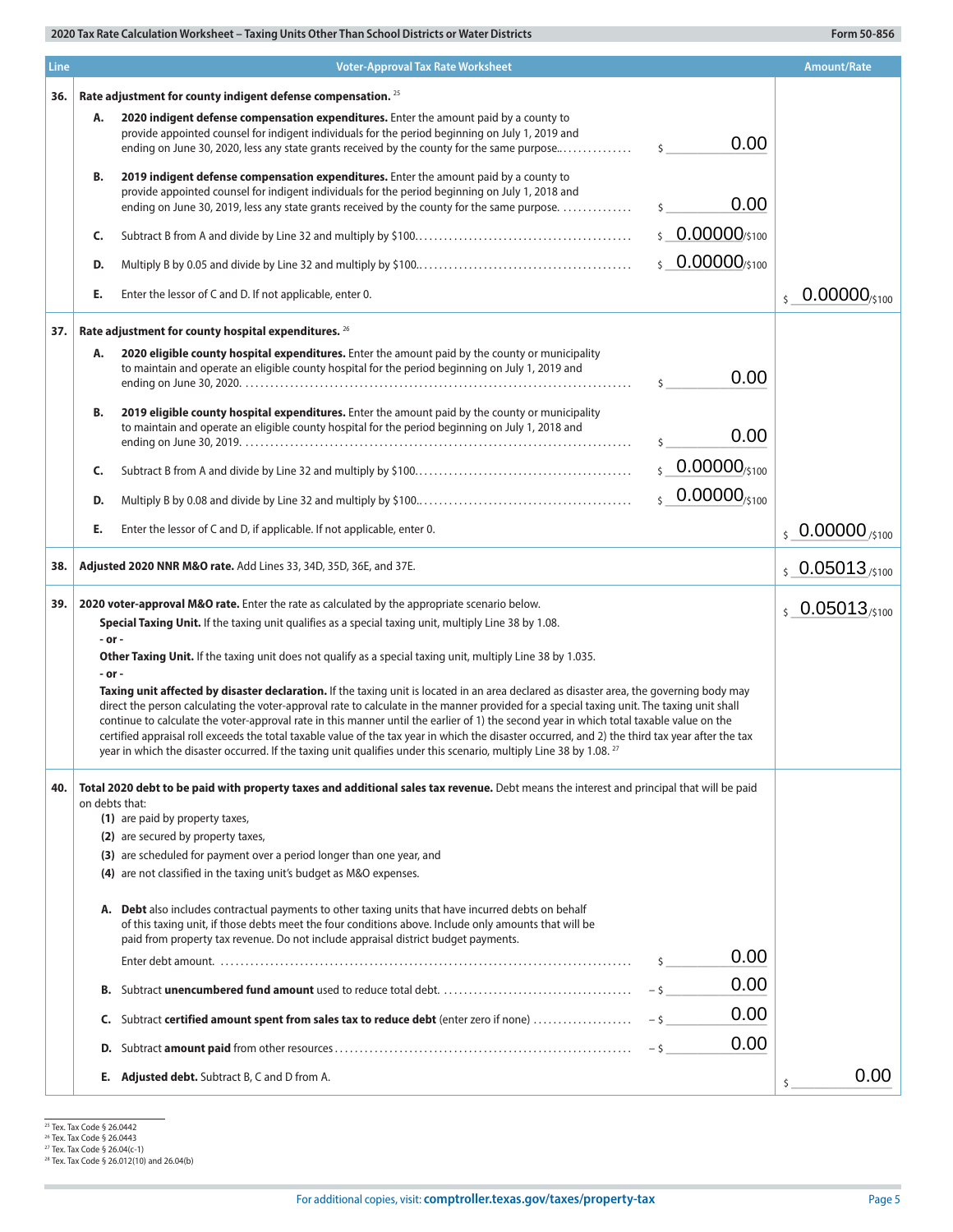| Line | <b>Voter-Approval Tax Rate Worksheet</b>                                                                                                                                                                                             |                              |  |
|------|--------------------------------------------------------------------------------------------------------------------------------------------------------------------------------------------------------------------------------------|------------------------------|--|
| 41.  | Certified 2019 excess debt collections. Enter the amount certified by the collector. 28                                                                                                                                              | 0.00<br>\$                   |  |
| 42.  | Adjusted 2020 debt. Subtract Line 41 from Line 40E.                                                                                                                                                                                  | 0.00<br>\$                   |  |
| 43.  | 2020 anticipated collection rate.                                                                                                                                                                                                    |                              |  |
|      | 100%<br>А.                                                                                                                                                                                                                           |                              |  |
|      | $96_{\%}$<br>В.                                                                                                                                                                                                                      |                              |  |
|      | 103%<br>C.                                                                                                                                                                                                                           |                              |  |
|      | 71 <sub>%</sub><br>D.                                                                                                                                                                                                                |                              |  |
|      | E.<br>If the anticipated collection rate in A is lower than actual collection rates in B, C and D, enter the lowest<br>collection rate from B, C and D. If the anticipated rate in A is higher than at least one of the rates in the |                              |  |
|      | prior three years, enter the rate from A. Note that the rate can be greater than 100%. 30                                                                                                                                            | 100%                         |  |
| 44.  | 2020 debt adjusted for collections. Divide Line 42 by Line 43E.                                                                                                                                                                      | 0.00<br>Š.                   |  |
| 45.  | 2020 total taxable value. Enter the amount on Line 21 of the No-New-Revenue Tax Rate Worksheet.                                                                                                                                      | 54,103,936,434               |  |
| 46.  | 2020 debt rate. Divide Line 44 by Line 45 and multiply by \$100.                                                                                                                                                                     | $\frac{1}{5}$ 0.00000 /\$100 |  |
| 47.  | 2020 voter-approval tax rate. Add Lines 39 and 46.                                                                                                                                                                                   | $\frac{1}{5}$ 0.05188 /\$100 |  |
| 48.  | <b>COUNTIES ONLY.</b> Add together the voter-approval tax rates for each type of tax the county levies. The total is the 2020 county voter-approval<br>tax rate.                                                                     | Ŝ.<br>/5100                  |  |

### SECTION 3: NNR Tax Rate and Voter-Approval Tax Rate Adjustments for Additional Sales Tax to Reduce Property Taxes

| 47.                                                                                                                                                                                                                                                                                                                                                                                                                                                                                                                              | 2020 voter-approval tax rate. Add Lines 39 and 46.                                                                                                                                                                                                                                                                                                                                       | $50.05188_{/5100}$      |
|----------------------------------------------------------------------------------------------------------------------------------------------------------------------------------------------------------------------------------------------------------------------------------------------------------------------------------------------------------------------------------------------------------------------------------------------------------------------------------------------------------------------------------|------------------------------------------------------------------------------------------------------------------------------------------------------------------------------------------------------------------------------------------------------------------------------------------------------------------------------------------------------------------------------------------|-------------------------|
| 48.                                                                                                                                                                                                                                                                                                                                                                                                                                                                                                                              | <b>COUNTIES ONLY.</b> Add together the voter-approval tax rates for each type of tax the county levies. The total is the 2020 county voter-approval<br>tax rate.                                                                                                                                                                                                                         | \$<br>/\$100            |
|                                                                                                                                                                                                                                                                                                                                                                                                                                                                                                                                  | SECTION 3: NNR Tax Rate and Voter-Approval Tax Rate Adjustments for Additional Sales Tax to Reduce Property Taxes                                                                                                                                                                                                                                                                        |                         |
| Cities, counties and hospital districts may levy a sales tax specifically to reduce property taxes. Local voters by election must approve imposing or abolishing the additional sales<br>tax. If approved, the taxing unit must reduce its NNR and voter-approval tax rates to offset the expected sales tax revenue.<br>This section should only be completed by a county, city or hospital district that is required to adjust its NNR tax rate and/or voter-approval tax rate because it adopted the<br>additional sales tax. |                                                                                                                                                                                                                                                                                                                                                                                          |                         |
| Line                                                                                                                                                                                                                                                                                                                                                                                                                                                                                                                             | <b>Additional Sales and Use Tax Worksheet</b>                                                                                                                                                                                                                                                                                                                                            | <b>Amount/Rate</b>      |
| 49.                                                                                                                                                                                                                                                                                                                                                                                                                                                                                                                              | Taxable Sales. For taxing units that adopted the sales tax in November 2019 or May 2020, enter the Comptroller's estimate of taxable sales for<br>the previous four quarters. <sup>32</sup> Estimates of taxable sales may be obtained through the Comptroller's Allocation Historical Summary webpage.<br>Taxing units that adopted the sales tax before November 2019, skip this line. | 0.00<br>Ŝ.              |
| 50.                                                                                                                                                                                                                                                                                                                                                                                                                                                                                                                              | <b>Estimated sales tax revenue.</b> Counties exclude any amount that is or will be spent for economic development grants from the amount of esti-<br>mated sales tax revenue. 33                                                                                                                                                                                                         |                         |
|                                                                                                                                                                                                                                                                                                                                                                                                                                                                                                                                  | Taxing units that adopted the sales tax in November 2019 or in May 2020. Multiply the amount on Line 49 by the sales tax rate (.01,<br>.005 or .0025, as applicable) and multiply the result by .95. 34                                                                                                                                                                                  |                         |
|                                                                                                                                                                                                                                                                                                                                                                                                                                                                                                                                  | - or -<br>Taxing units that adopted the sales tax before November 2019. Enter the sales tax revenue for the previous four quarters. Do not<br>multiply by .95.                                                                                                                                                                                                                           | 0.00<br>Ŝ.              |
| 51.                                                                                                                                                                                                                                                                                                                                                                                                                                                                                                                              | 2020 total taxable value. Enter the amount from Line 21 of the No-New-Revenue Tax Rate Worksheet.                                                                                                                                                                                                                                                                                        | , 4, 103, 936, 434      |
| 52.                                                                                                                                                                                                                                                                                                                                                                                                                                                                                                                              | Sales tax adjustment rate. Divide Line 50 by Line 51 and multiply by \$100.                                                                                                                                                                                                                                                                                                              | $0.00000_{/5100}$       |
| 53.                                                                                                                                                                                                                                                                                                                                                                                                                                                                                                                              | 2020 NNR tax rate, unadjusted for sales tax. <sup>35</sup> Enter the rate from Line 26 or 27, as applicable, on the No-New-Revenue Tax Rate Worksheet.                                                                                                                                                                                                                                   | $0.04995_{\tiny /5100}$ |
| 54.                                                                                                                                                                                                                                                                                                                                                                                                                                                                                                                              | 2020 NNR tax rate, adjusted for sales tax.<br>Taxing units that adopted the sales tax in November 2019 or in May 2020. Subtract Line 52 from Line 53. Skip to Line 55 if you<br>adopted the additional sales tax before November 2019.                                                                                                                                                   | $0.04995_{5100}$        |

29 Tex. Tax Code § 26.04(b)

<sup>30</sup> Tex. Tax Code §§ 26.04(h), (h-1) and (h-2)

<sup>&</sup>lt;sup>31</sup> [Reserved for expansion]<br><sup>32</sup> Tex. Tax Code § 26.041(d)

<sup>33</sup> Tex. Tax Code § 26.041(i)

<sup>34</sup> Tex. Tax Code § 26.041(d)

<sup>35</sup> Tex. Tax Code § 26.04(c)

<sup>36</sup> Tex. Tax Code § 26.04(c)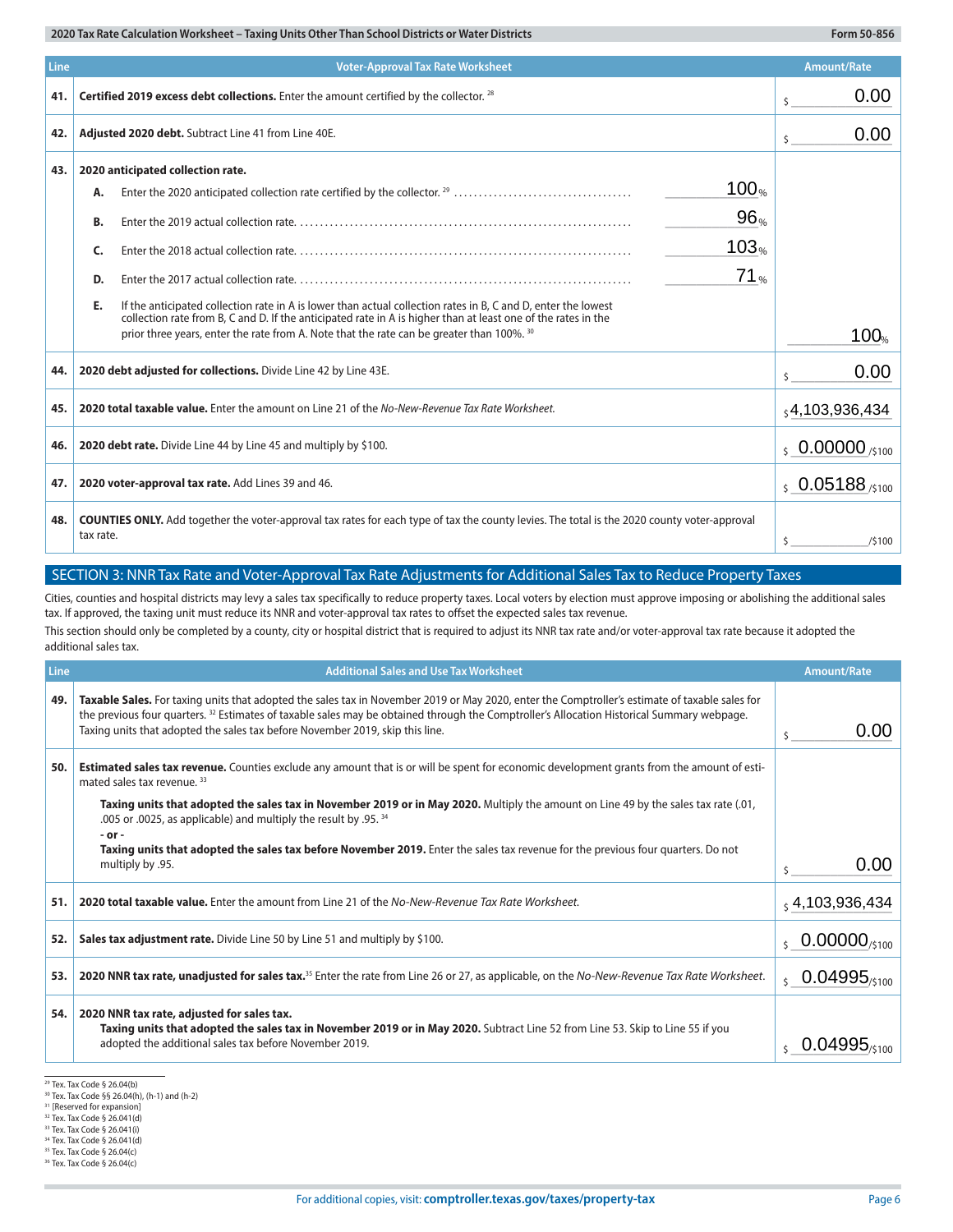| Line | Additional Sales and Use Tax Worksheet                                                                                                                               | Amount/Rate                 |
|------|----------------------------------------------------------------------------------------------------------------------------------------------------------------------|-----------------------------|
| 55.  | 2020 voter-approval tax rate, unadjusted for sales tax. <sup>36</sup> Enter the rate from Line 47 or 48, as applicable, of the Voter-Approval Tax Rate<br>Worksheet. | $0.05188_{5100}$            |
| 56.  | 2020 voter-approval tax rate, adjusted for sales tax. Subtract Line 52 from Line 55.                                                                                 | $0.05188$ <sub>/\$100</sub> |

#### SECTION 4: Voter-Approval Rate Adjustment for Pollution Control

| 56.                                                                                                                                                                                                                                                                                                                                                                                                                                                                                                                                                                                                                                                                                                                                                                                                                                                                                     | 2020 voter-approval tax rate, adjusted for sales tax. Subtract Line 52 from Line 55.                                                                                                                                                         | $0.05188$ <sub>/\$100</sub> |  |  |
|-----------------------------------------------------------------------------------------------------------------------------------------------------------------------------------------------------------------------------------------------------------------------------------------------------------------------------------------------------------------------------------------------------------------------------------------------------------------------------------------------------------------------------------------------------------------------------------------------------------------------------------------------------------------------------------------------------------------------------------------------------------------------------------------------------------------------------------------------------------------------------------------|----------------------------------------------------------------------------------------------------------------------------------------------------------------------------------------------------------------------------------------------|-----------------------------|--|--|
|                                                                                                                                                                                                                                                                                                                                                                                                                                                                                                                                                                                                                                                                                                                                                                                                                                                                                         |                                                                                                                                                                                                                                              |                             |  |  |
|                                                                                                                                                                                                                                                                                                                                                                                                                                                                                                                                                                                                                                                                                                                                                                                                                                                                                         | SECTION 4: Voter-Approval Rate Adjustment for Pollution Control                                                                                                                                                                              |                             |  |  |
| A taxing unit may raise its rate for M&O funds used to pay for a facility, device or method for the control of air, water or land pollution. This includes any land, structure, building,<br>installation, excavation, machinery, equipment or device that is used, constructed, acquired or installed wholly or partly to meet or exceed pollution control requirements. The<br>taxing unit's expenses are those necessary to meet the requirements of a permit issued by the Texas Commission on Environmental Quality (TCEQ). The taxing unit must provide<br>the tax assessor with a copy of the TCEQ letter of determination that states the portion of the cost of the installation for pollution control.<br>This section should only be completed by a taxing unit that uses M&O funds to pay for a facility, device or method for the control of air, water or land pollution. |                                                                                                                                                                                                                                              |                             |  |  |
| Line                                                                                                                                                                                                                                                                                                                                                                                                                                                                                                                                                                                                                                                                                                                                                                                                                                                                                    | <b>Voter-Approval Rate Adjustment for Pollution Control Requirements Worksheet</b>                                                                                                                                                           | <b>Amount/Rate</b>          |  |  |
| 57.                                                                                                                                                                                                                                                                                                                                                                                                                                                                                                                                                                                                                                                                                                                                                                                                                                                                                     | Certified expenses from the Texas Commission on Environmental Quality (TCEQ). Enter the amount certified in the determination letter<br>from TCEQ. 37 The taxing unit shall provide its tax assessor-collector with a copy of the letter. 38 | 0.00                        |  |  |
| 58.                                                                                                                                                                                                                                                                                                                                                                                                                                                                                                                                                                                                                                                                                                                                                                                                                                                                                     | 2020 total taxable value. Enter the amount from Line 21 of the No-New-Revenue Tax Rate Worksheet.                                                                                                                                            | $_5$ 4,103,936,434          |  |  |
| 59.                                                                                                                                                                                                                                                                                                                                                                                                                                                                                                                                                                                                                                                                                                                                                                                                                                                                                     | Additional rate for pollution control. Divide Line 57 by Line 58 and multiply by \$100.                                                                                                                                                      | $0.00000_{\tiny (5100)}$    |  |  |
| 60.                                                                                                                                                                                                                                                                                                                                                                                                                                                                                                                                                                                                                                                                                                                                                                                                                                                                                     | 2020 voter-approval tax rate, adjusted for pollution control. Add Line 59 to one of the following lines (as applicable): Line 47, Line 48<br>(counties) or Line 56 (taxing units with the additional sales tax).                             |                             |  |  |

### SECTION 5: Voter-Approval Tax Rate Adjustment for Unused Increment Rate

The unused increment rate is the rate equal to the difference between the adopted tax rate and voter-approval tax rate before the unused increment rate for the prior three years. <sup>39</sup> In a year where a taxing unit adopts a rate by applying any portion of the unused increment rate, the unused increment rate for that year would be zero.

For each tax year before 2020, the difference between the adopted tax rate and voter-approval rate is considered zero, therefore the unused increment rate for 2020 is zero. <sup>40</sup>

This section should only be completed by a taxing unit that does not meet the definition of a special taxing unit.<sup>41</sup>

| Line | <b>Unused Increment Rate Worksheet</b>                                                                                                                                                                                                                              | Amount/Rate                   |
|------|---------------------------------------------------------------------------------------------------------------------------------------------------------------------------------------------------------------------------------------------------------------------|-------------------------------|
| 61.  | 2019 unused increment rate. Subtract the 2019 actual tax rate and the 2019 unused increment rate from the 2019 voter-approval tax rate. If<br>the number is less than zero, enter zero. If the year is prior to 2020, enter zero.                                   | $0.00000$ /s100               |
| 62.  | 2018 unused increment rate. Subtract the 2018 actual tax rate and the 2018 unused increment rate from the 2018 voter-approval tax rate. If<br>the number is less than zero, enter zero. If the year is prior to 2020, enter zero.                                   | $0.00000$ <sub>/\$100</sub>   |
| 63.  | 2017 unused increment rate. Subtract the 2017 actual tax rate and the 2017 unused increment rate from the 2017 voter-approval tax rate. If<br>the number is less than zero, enter zero. If the year is prior to 2020, enter zero.                                   | $0.00000_{\frac{$100}{$100}}$ |
| 64.  | 2020 unused increment rate. Add Lines 61, 62 and 63.                                                                                                                                                                                                                | $0.00000_{\text{0.100}}$      |
| 65.  | 2020 voter-approval tax rate, adjusted for unused increment rate. Add Line 64 to one of the following lines (as applicable): Line 47, Line 48<br>(counties), Line 56 (taxing units with the additional sales tax) or Line 60 (taxing units with pollution control). |                               |

#### SECTION 6: De Minimis Rate

The de minimis rate is the rate equal to the sum of the no-new-revenue maintenance and operations rate, the rate that will raise \$500,000, and the current debt rate for a taxing unit.<sup>42</sup> This section should only be completed by a taxing unit that is a municipality of less than 30,000 or a taxing unit that does not meet the definition of a special taxing unit.<sup>43</sup>

| <b>Line</b> | <b>NDe Minimis Rate Worksheet \</b>                                                                  | Amount/Rate                   |
|-------------|------------------------------------------------------------------------------------------------------|-------------------------------|
| 66.         | Adjusted 2020 NNR M&O tax rate. Enter the rate from Line 38 of the Voter-Approval Tax Rate Worksheet | $0.00000_{\frac{5100}{5100}}$ |

37 Tex. Tax Code § 26.045(d)

38 Tex. Tax Code § 26.045(i) 39 Tex. Tax Code § 26.013(a)

40 Tex. Tax Code § 26.013(c)

41 Tex. Tax Code § 26.063(a)(1)

42 Tex. Tax Code § 26.012(8-a)

43 Tex. Tax Code § 26.063(a)(1)